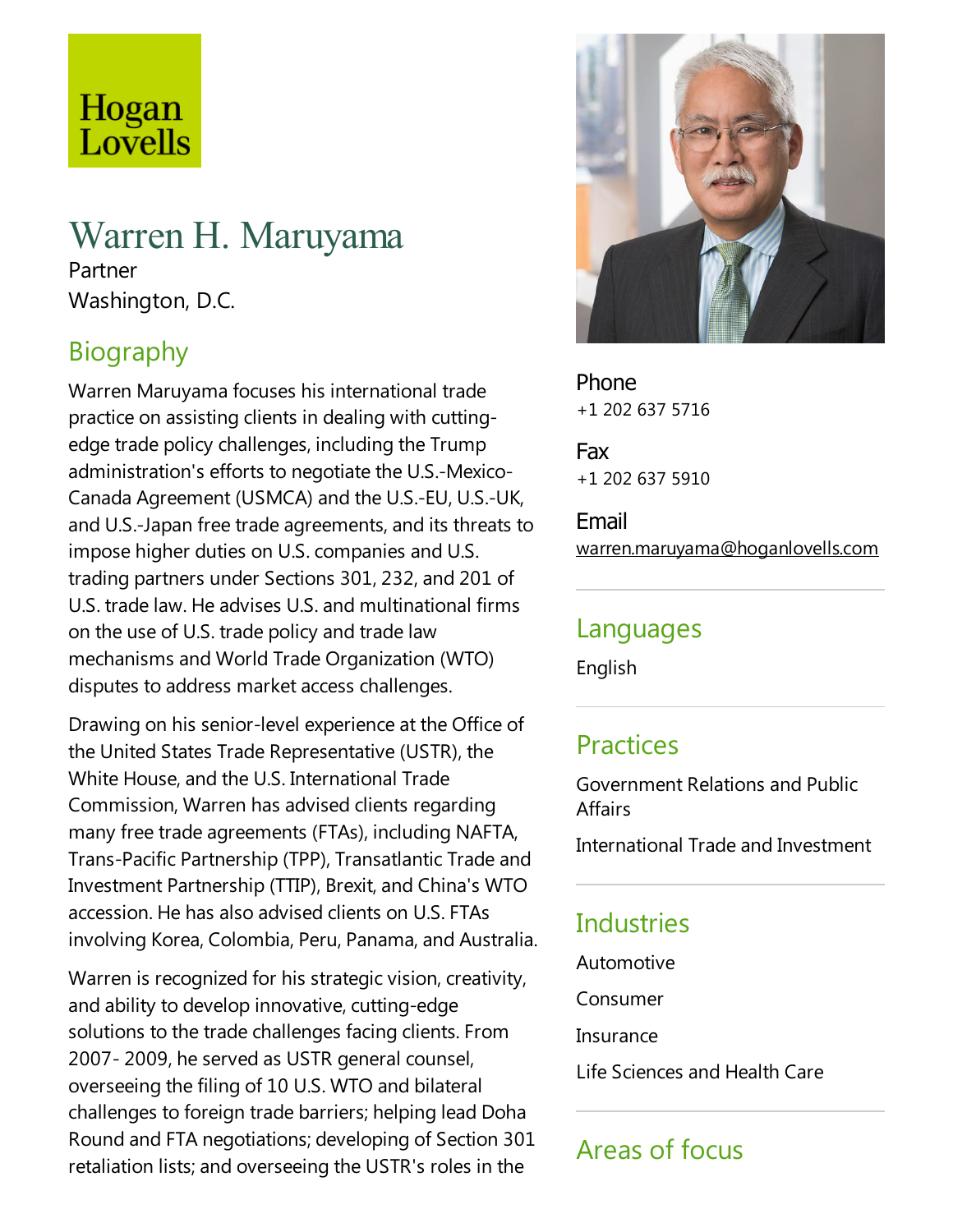U.S.-China Strategic Economic Dialogue and Joint Commission on Commerce and Trade. He helped negotiate the so-called "May 10" agreement between the Bush administration and House Democrats, which resolved a decade-long impasse over the role of labor and environmental rules in U.S.FTAs.

#### Representative experience

Handled successful selection, preparation, litigation, and defense of WTO, U.S.-Canada FTA, and GATT disputes.

Advised PhRMA during the negotiation of new chapters in U.S.-Australia and U.S.-Korea FTAs regarding rules for pharmaceutical price controls.

Represented U.S. steel-consuming manufacturers in opposing Section 201 steel import safeguards and securing their early termination by the Bush administration.

Advised Aluminum Association on Commerce Department's Section 232 investigation.

Secured major breakthrough for U.S. insurance as part of U.S.-Japan "confidence-building agreement" in TPP.

Advised National Council of La Raza pro bono during NAFTA, including establishment of North American Development Bank.

Worked with USTR to end Russian barriers to U.S. poultry exports, Chinese GMO restrictions on U.S. dried distillers grains, and Chinese antidumping investigation of U.S. sorghum.

#### Awards and rankings

- Dispute Resolution: International Trade, Legal 500 US, 2018-2019
- International Trade: Trade Remedies & Trade Policy (USA) Foreign Expert for Latin America-wide, Chambers Global, 2015-2022
- International Trade: Trade Remedies  $\&$  Trade Policy (Nationwide), Chambers USA, 2014-2022

Trade Legislation, Policy, and **Negotiations** 

Treaty Arbitrations and Disputes

WTO Policy and Legislation

#### Education and admissions

#### Education

J.D., Cornell Law School, cum laude, 1980

B.A., Carleton College, cum laude, 1976

#### **Memberships**

Appointee, Korea-U.S. Free Trade Agreement Dispute Settlement Roster, 2014

Board of Directors, National Council of La Raza, 2004-2006

National Advisory Council, Asian Americans Advancing Justice

Advisory Council, Clayton Yeutter Institute of International Trade and Finance, University of Nebraska

Co-coach, Takoma Tsunami, MSI Classic Soccer League, Girls Select Team, 2001-2007

Member, Board of Governors, Japanese-American National Museum

#### Bar admissions and qualifications

District of Columbia

Minnesota